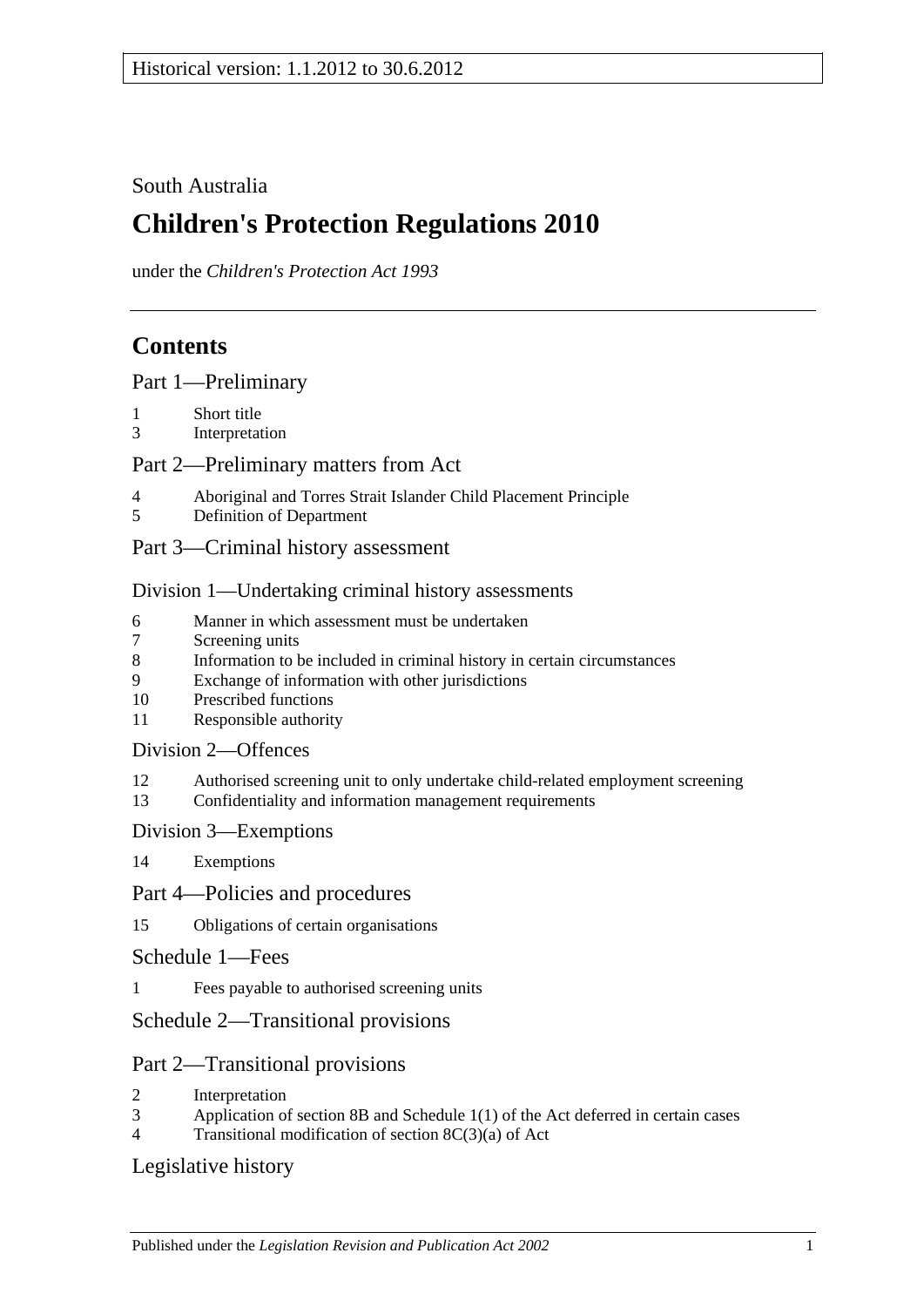# <span id="page-1-0"></span>**Part 1—Preliminary**

#### <span id="page-1-1"></span>**1—Short title**

These regulations may be cited as the *Children's Protection Regulations 2010*.

#### <span id="page-1-2"></span>**3—Interpretation**

In these regulations—

*Act* means the *[Children's Protection Act](http://www.legislation.sa.gov.au/index.aspx?action=legref&type=act&legtitle=Childrens%20Protection%20Act%201993) 1993*;

*authorised screening unit* means a person or body established as an authorised screening unit under [regulation](#page-3-4) 7(1);

*child-related employment screening* means undertaking an assessment of information about a person for the purpose of determining whether the person may, if appointed to, or engaged to act in, a position, pose a risk to the safety of children;

*CrimTrac* means the CrimTrac Agency established under the *Public Service Act 1999* of the Commonwealth;

*interstate authorised screening unit* means a person or body declared to be an interstate authorised screening unit under [regulation](#page-3-5) 7(2);

*responsible authority* has the same meaning as in section 8B of the Act.

# <span id="page-1-3"></span>**Part 2—Preliminary matters from Act**

#### <span id="page-1-4"></span>**4—Aboriginal and Torres Strait Islander Child Placement Principle**

- <span id="page-1-5"></span>(1) For the purposes of section 4(5) of the Act, the Aboriginal and Torres Strait Islander Child Placement Principle is as follows:
	- (a) the fundamental principles apply to the placement of an Aboriginal or Torres Strait Islander child with the additional requirement that in determining a child's best interests under subsection (4) of that section consideration must be given to the child's cultural needs and identity;
	- (b) subject to the fundamental principles, when an Aboriginal or Torres Strait Islander child is being placed in alternative care (other than care provided in a detention facility), consideration must be given to placing the child with the first in order of priority of the following persons who is available to provide the care:
		- (i) a member of the child's family, as determined by reference to Aboriginal or Torres Strait Islander culture;
		- (ii) a member of the child's community who has a relationship of responsibility for the child, as determined by reference to Aboriginal or Torres Strait Islander traditional practice or custom;
		- (iii) a member of the child's community, as determined by reference to Aboriginal or Torres Strait Islander traditional practice or custom;
		- (iv) a person—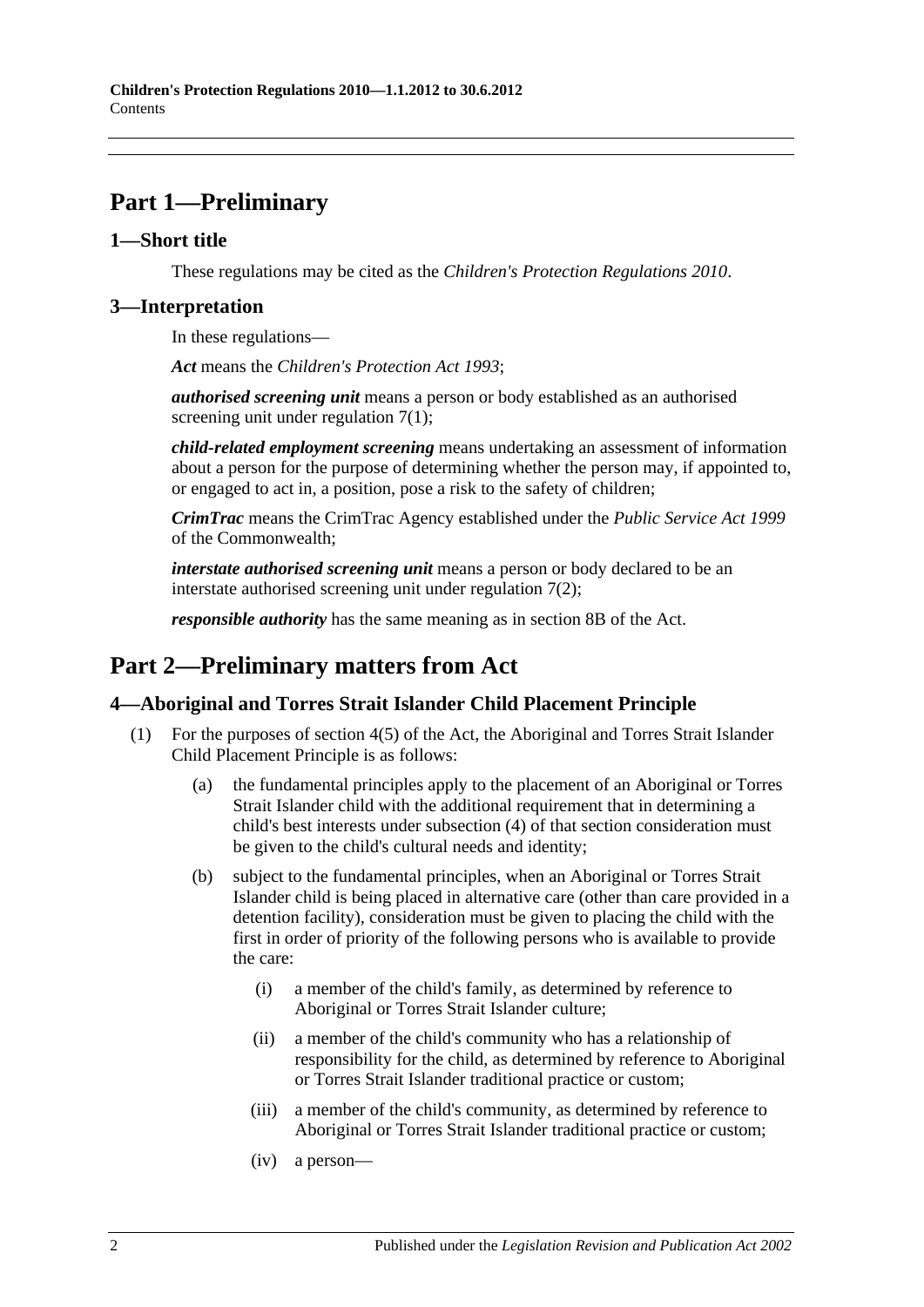- (A) in the case of an Aboriginal child—of Aboriginal cultural background; or
- (B) in the case of a Torres Strait Islander child—of Torres Strait Islander cultural background;
- (v) a person who is able to ensure that the child maintains significant contact with the child's family (as determined by reference to Aboriginal or Torres Straight Islander culture), the child's community or communities and the child's culture;
- (c) if the placement of a child in alternative care in accordance with [paragraph](#page-1-5) (b) is objected to by the child on reasonable grounds, consideration must be given to placing the child with the next person (determined in accordance with [paragraph](#page-1-5) (b)) available to provide the care.
- (2) In this regulation—

*fundamental principles* means the fundamental principles set out in section 4 of the Act (other than the principle in section 4(5) of the Act).

#### <span id="page-2-0"></span>**5—Definition of Department**

For the purposes of the definition of *Department* in section 6(1) of the Act, the Department for Families and Communities is prescribed.

# <span id="page-2-2"></span><span id="page-2-1"></span>**Part 3—Criminal history assessment**

#### **Division 1—Undertaking criminal history assessments**

#### <span id="page-2-3"></span>**6—Manner in which assessment must be undertaken**

- <span id="page-2-4"></span>(1) For the purposes of section 8B of the Act, the responsible authority for an organisation to which that section applies must undertake an assessment of a person's criminal history by either of the following methods:
	- $(a)$  by
		- (i) obtaining—
			- (A) a criminal history report relating to the person prepared by South Australia Police or CrimTrac; or
			- (B) other prescribed evidence of the person's criminal history; and
		- (ii) undertaking an assessment of that report or evidence for the purpose of determining whether the person may pose a risk to the safety of children,

in accordance with standards published, from time to time, by the Chief Executive;

(b) by obtaining a criminal history assessment relating to the person from an authorised screening unit.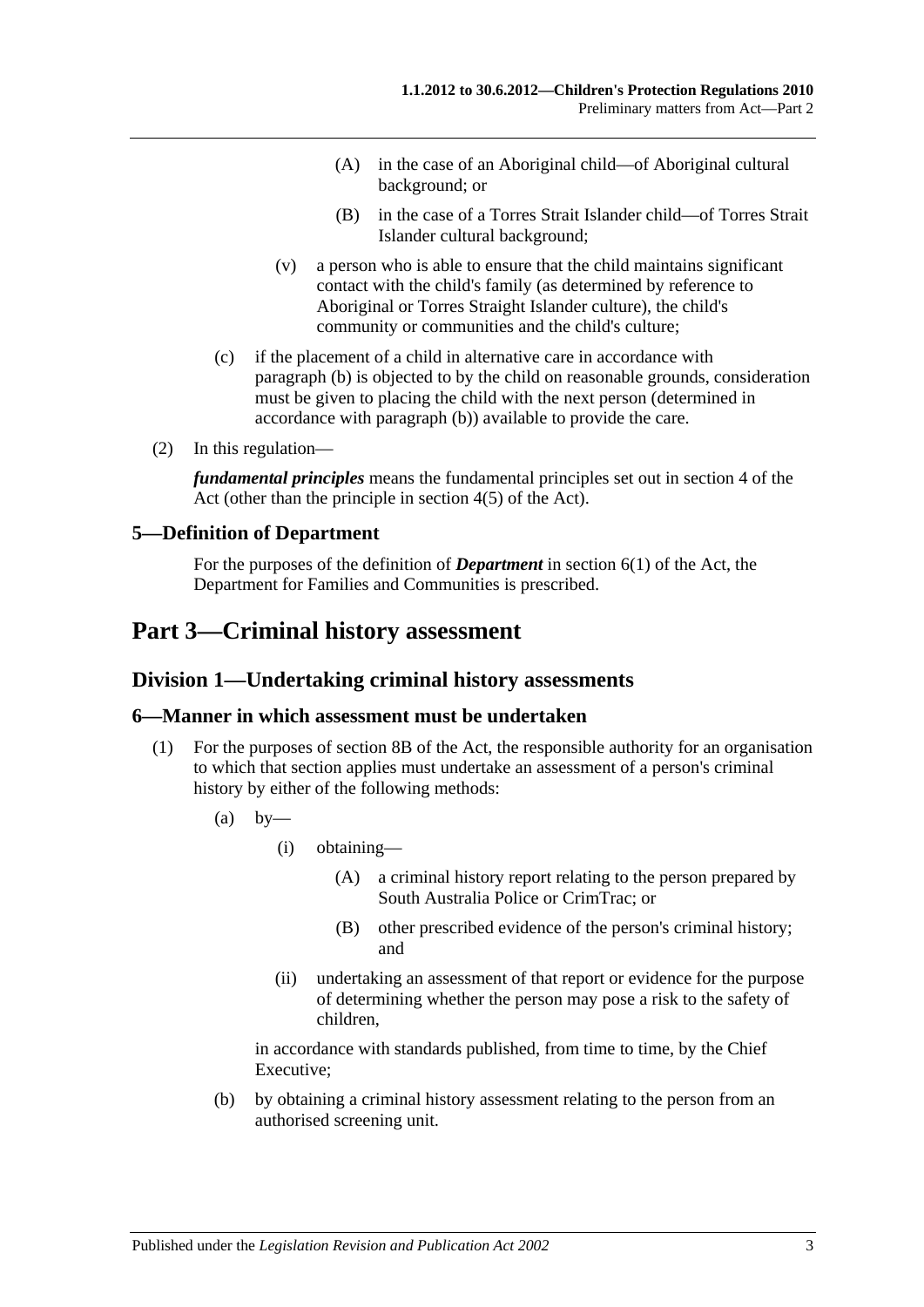(2) In this regulation—

*prescribed evidence* means evidence of a kind specified by the Chief Executive for the purposes of this regulation in standards referred to in [subregulation](#page-2-4) (1)(a).

#### <span id="page-3-4"></span><span id="page-3-0"></span>**7—Screening units**

- (1) The Chief Executive may establish such authorised screening units for the purposes of this Division as the Chief Executive thinks fit.
- <span id="page-3-5"></span>(2) The Chief Executive may, by notice in the Gazette, declare that a person or body is an interstate authorised screening unit for the purposes of these regulations.

#### <span id="page-3-1"></span>**8—Information to be included in criminal history in certain circumstances**

A reference to a person's *criminal history* in section 8B of the Act or in these regulations will, in relation to an authorised screening unit or an interstate authorised screening unit, be taken to include the following classes of information:

- <span id="page-3-6"></span>(a) convictions for offences committed by the person in South Australia or elsewhere (whether those convictions relate to offences committed before or after the commencement of this regulation);
- <span id="page-3-7"></span>(b) charges for offences alleged to have been committed by the person in South Australia or elsewhere (whether those charges relate to offences alleged to have been committed before or after the commencement of this regulation and regardless of the outcome of those charges);
- (c) information about convictions referred to in [paragraph](#page-3-6) (a) and charges referred to in [paragraph](#page-3-7) (b).

#### <span id="page-3-8"></span><span id="page-3-2"></span>**9—Exchange of information with other jurisdictions**

Despite any other Act or law, information forming part of a person's criminal history may be provided by the Crown, or an agency or instrumentality of the Crown, to—

- (a) an authorised screening unit for the purpose of undertaking child-related employment screening in accordance with these regulations; or
- (b) an interstate authorised screening unit for the purpose of undertaking child-related employment screening as authorised or required under a law of another State or Territory, or of the Commonwealth.

#### <span id="page-3-3"></span>**10—Prescribed functions**

For the purposes of paragraph (c) of the definition of *prescribed functions* in section 8B(8) of the Act, the following kinds of records are prescribed, where such records relate to a child or children:

- (a) records of an educational or child care service;
- (b) records of a health service (within the meaning of the *[Health Care Act](http://www.legislation.sa.gov.au/index.aspx?action=legref&type=act&legtitle=Health%20Care%20Act%202008) 2008*);
- (c) records of a disability service (within the meaning of the *[Disability Services](http://www.legislation.sa.gov.au/index.aspx?action=legref&type=act&legtitle=Disability%20Services%20Act%201993)  Act [1993](http://www.legislation.sa.gov.au/index.aspx?action=legref&type=act&legtitle=Disability%20Services%20Act%201993)*);
- (d) records made or kept in connection with the administration of the *[Children's](http://www.legislation.sa.gov.au/index.aspx?action=legref&type=act&legtitle=Childrens%20Protection%20Act%201993)  [Protection Act](http://www.legislation.sa.gov.au/index.aspx?action=legref&type=act&legtitle=Childrens%20Protection%20Act%201993) 1993*, the *[Family and Community Services Act](http://www.legislation.sa.gov.au/index.aspx?action=legref&type=act&legtitle=Family%20and%20Community%20Services%20Act%201972) 1972*, the *[Young Offenders Act](http://www.legislation.sa.gov.au/index.aspx?action=legref&type=act&legtitle=Young%20Offenders%20Act%201993) 1993* or the *[Youth Court Act](http://www.legislation.sa.gov.au/index.aspx?action=legref&type=act&legtitle=Youth%20Court%20Act%201993) 1993*;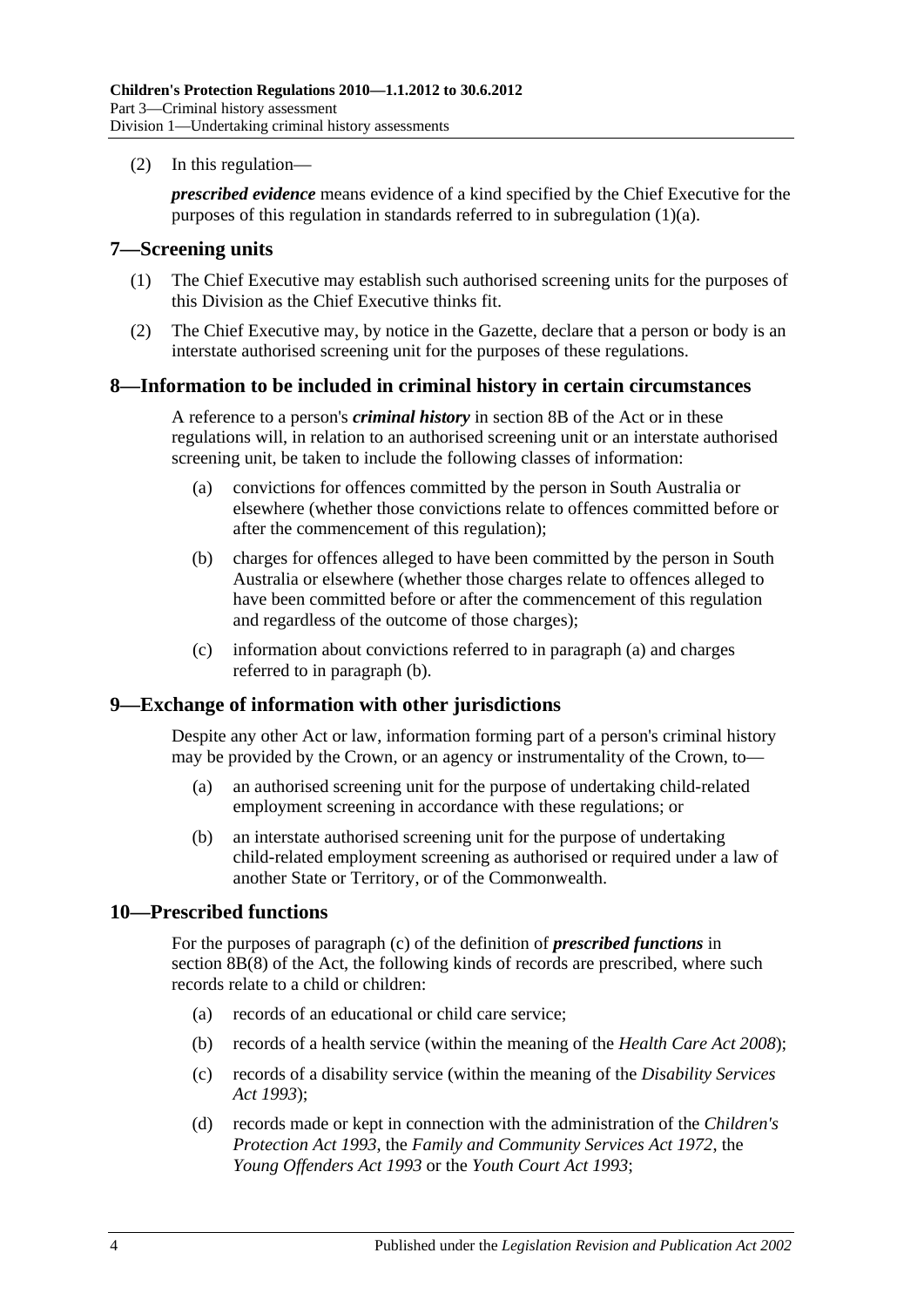(e) records relating to legal proceedings.

#### <span id="page-4-0"></span>**11—Responsible authority**

For the purposes of the definition of *responsible authority* in section 8B(8) of the Act, each of the following bodies is approved:

- (a) the Association of Independent Schools of South Australia Incorporated;
- (b) the Catholic Church Endowment Society Incorporated;
- (c) the Lutheran Schools Association of South Australia, Northern Territory and Western Australia Incorporated.

#### <span id="page-4-1"></span>**Division 2—Offences**

#### <span id="page-4-2"></span>**12—Authorised screening unit to only undertake child-related employment screening**

(1) An authorised screening unit must not undertake an assessment of information of a kind specified in [regulation](#page-3-7) 8(b) or [\(c\)](#page-3-8) unless satisfied that the assessment is required for child-related employment screening.

Maximum penalty: \$10 000.

(2) An authorised screening unit must not undertake any kind of assessment other than assessment of a person's criminal history for the purpose of child-related employment screening unless the authorised screening unit has been granted approval, in writing, by the Chief Executive to undertake assessments of that kind.

Maximum penalty: \$10 000.

(3) The Chief Executive must not grant approval to an authorised screening unit to undertake a particular kind of assessment unless the Chief Executive is satisfied that the authorised screening unit has in place appropriate safeguards to ensure that information of a kind specified in [regulation](#page-3-7) 8(b) or [\(c\)](#page-3-8) will not be used for the purpose of those assessments.

#### <span id="page-4-3"></span>**13—Confidentiality and information management requirements**

- (1) A person who, in the course of carrying out functions of—
	- (a) a responsible authority; or
	- (b) an organisation to which a responsible authority communicates information forming part of a person's criminal history; or
	- (c) an organisation that prepares a criminal history report for a responsible authority; or
	- (d) an authorised screening unit,

has, or has had, access to information forming part of a person's criminal history must not disclose such information except—

- (e) to, or with the consent of, the person to whom the information relates; or
- (f) as may be authorised or required by law.

Maximum penalty: \$10 000.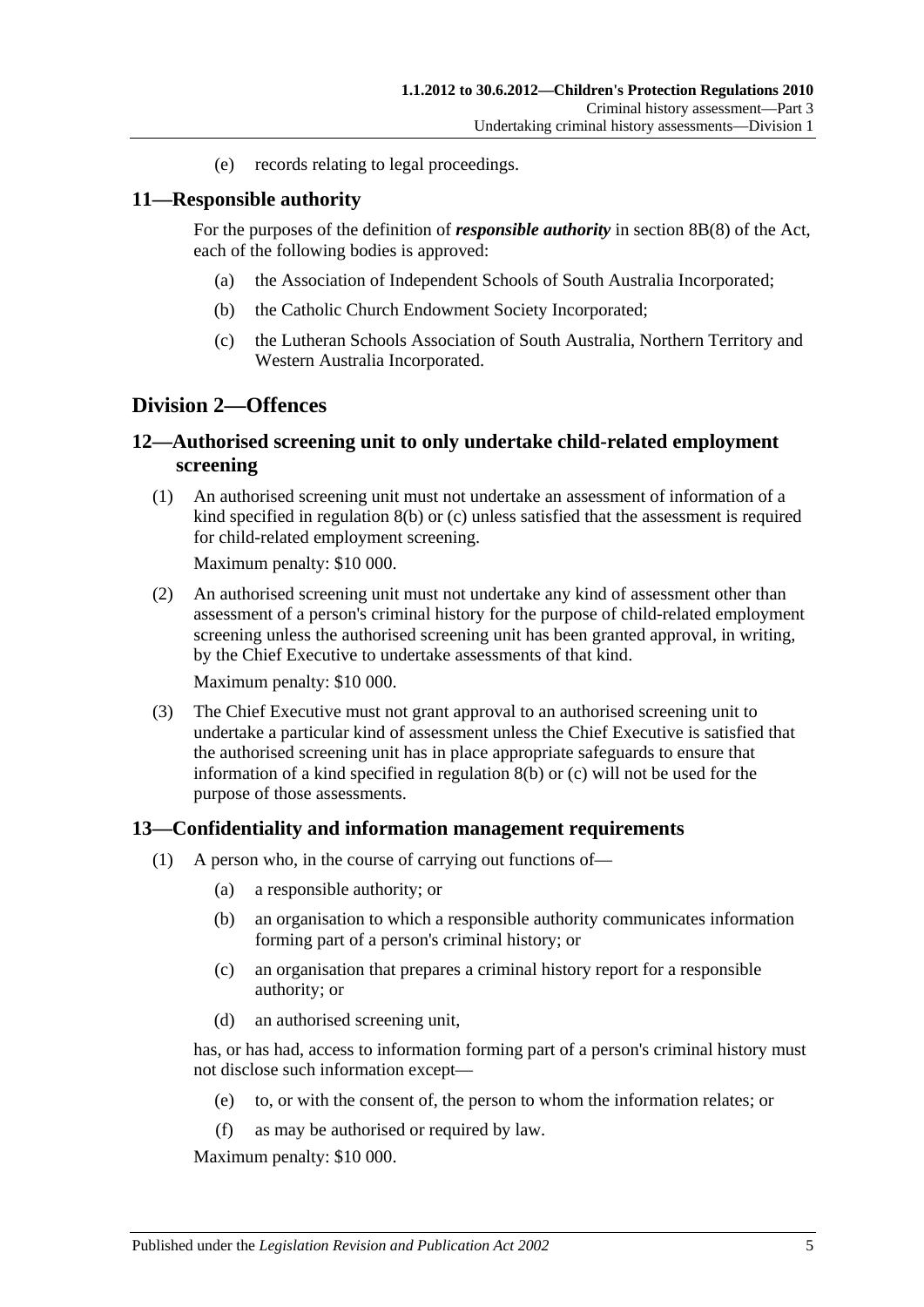- (2) The responsible authority for an organisation to which section 8B of the Act applies must ensure that information forming part of—
	- (a) a person's criminal history; or
	- (b) an assessment obtained from an authorised screening unit,

is dealt with in accordance with any standards for dealing with such information published from time to time by the Chief Executive (insofar as such standards are applicable to the organisation).

Maximum penalty: \$5 000.

### <span id="page-5-0"></span>**Division 3—Exemptions**

#### <span id="page-5-3"></span><span id="page-5-1"></span>**14—Exemptions**

- <span id="page-5-4"></span>(1) Pursuant to section  $8D(1)$  of the Act, but subject to [subregulation](#page-5-2) (2), the following organisations, persons and positions are exempt from the application of section 8B of the Act:
	- (a) an organisation that provides equipment, food or venues for children's parties or events and does not provide any other services;
	- (b) a person who undertakes work on a voluntary basis to provide a service in his or her capacity as a parent or guardian of a child who is ordinarily provided with the service;
	- (c) a person who undertakes work on a voluntary basis to provide a service and who is under 18 years of age;
	- (d) a person who undertakes work in the course of, or for the purposes of, an event or activity that takes place over a period of not more than 10 consecutive days or not more than 1 day in any month;
	- (e) a person appointed as a police officer;
	- (f) a person who is a registered teacher (within the meaning of the *[Teachers](http://www.legislation.sa.gov.au/index.aspx?action=legref&type=act&legtitle=Teachers%20Registration%20and%20Standards%20Act%202004)  [Registration and Standards Act](http://www.legislation.sa.gov.au/index.aspx?action=legref&type=act&legtitle=Teachers%20Registration%20and%20Standards%20Act%202004) 2004*);
	- (g) a person who undertakes, or a position that only involves, work that is not for the exclusive benefit of children and is not provided to any child on an individual basis;
	- (h) a position that only involves prescribed functions because children are employed or engaged to work as volunteers by the person occupying the position or by that person's employer;
	- (i) a position in which all work involving children is undertaken in the presence of the children's parents or guardians and in which there is ordinarily no physical contact with the children.
- <span id="page-5-5"></span><span id="page-5-2"></span>(2) An organisation, person or position referred to in [subregulation](#page-5-3) (1) (other than [subregulation](#page-5-4) (1)(e) or [\(f\)\)](#page-5-5) is not exempt from the application of section 8B of the Act if the services provided by the organisation or the duties of the person or position—
	- (a) involve the provision of—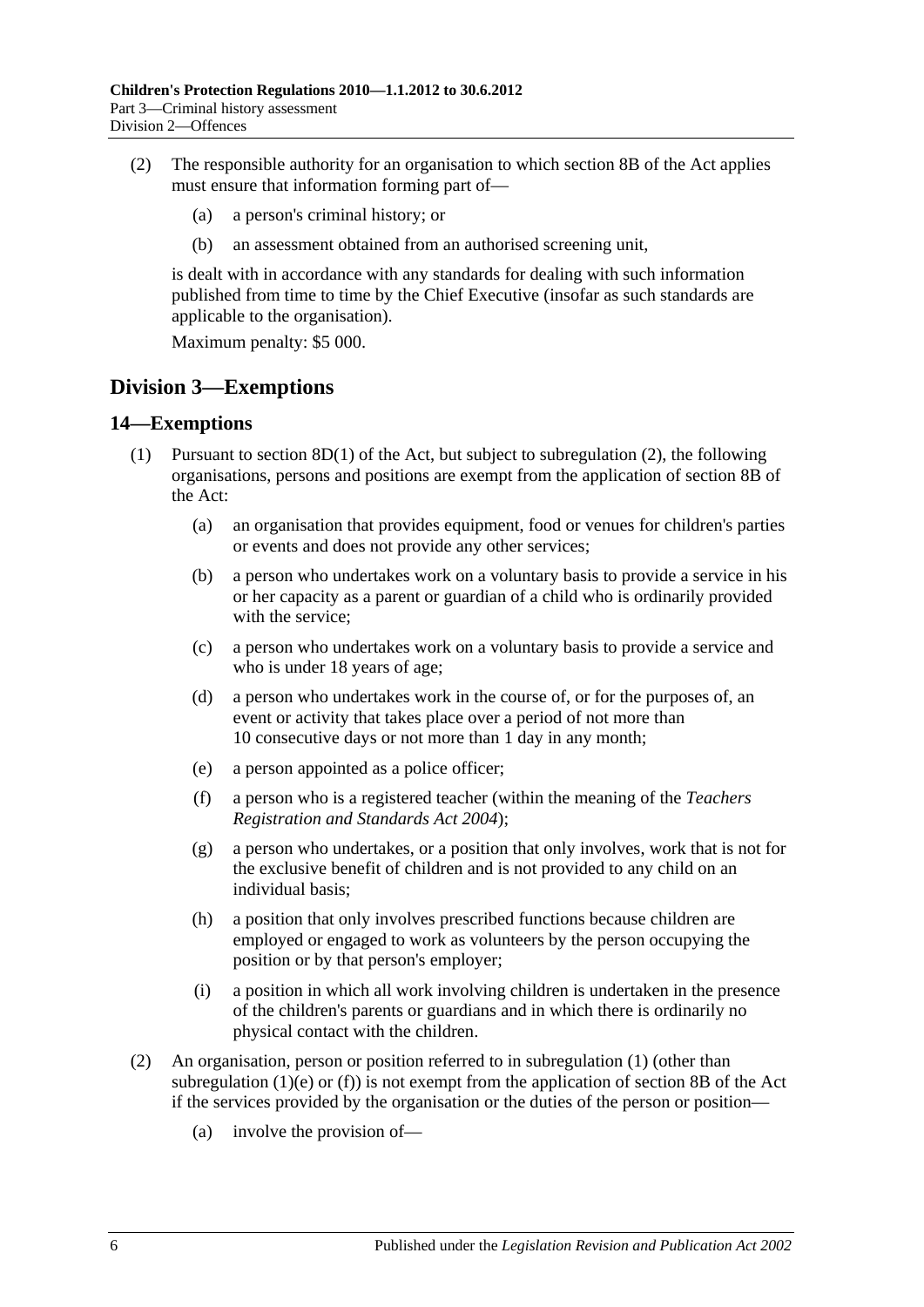- (i) child care or baby sitting services for which an approval (however described) is required under the *[Children's Services Act](http://www.legislation.sa.gov.au/index.aspx?action=legref&type=act&legtitle=Childrens%20Services%20Act%201985) 1985* or the *[Education and Early Childhood Services](http://www.legislation.sa.gov.au/index.aspx?action=legref&type=act&legtitle=Education%20and%20Early%20Childhood%20Services%20(Registration%20and%20Standards)%20Act%202011) (Registration and [Standards\) Act](http://www.legislation.sa.gov.au/index.aspx?action=legref&type=act&legtitle=Education%20and%20Early%20Childhood%20Services%20(Registration%20and%20Standards)%20Act%202011) 2011*; or
- (ii) residential or overnight care for children (other than overnight care by a person who is not ordinarily resident in this State); or
- (iii) disability services if provided only to children who have a disability; or
- (b) are related to the administration of the juvenile justice system or child protection services.
- (3) In [subregulation](#page-5-2) (2), *disability* and *disability services* have the same respective meanings as in the *[Disability Services Act](http://www.legislation.sa.gov.au/index.aspx?action=legref&type=act&legtitle=Disability%20Services%20Act%201993) 1993*.

# <span id="page-6-0"></span>**Part 4—Policies and procedures**

#### <span id="page-6-1"></span>**15—Obligations of certain organisations**

For the purposes of section  $8C(2)(b)$  of the Act, policies and procedures under section 8C must comply with such of the following documents as may be published from time to time by the Chief Executive (insofar as such documents are applicable to the organisation):

- (a) codes of conduct and principles of good practice of a kind referred to in section 8A(a) of the Act;
- (b) standards of a kind referred to in section 8A(j) of the Act.

# <span id="page-6-2"></span>**Schedule 1—Fees**

#### <span id="page-6-3"></span>**1—Fees payable to authorised screening units**

- (1) Subject to [subclause](#page-6-4) (3), the fees set out in the table below are payable to an authorised screening unit for conducting a criminal history assessment under these regulations.
- (2) The fees set out in the table do not include any GST that may be payable in respect of a particular fee.
- <span id="page-6-4"></span>(3) An authorised screening unit may determine circumstances in which a fee payable to the unit may be waived or remitted.

| r ee |
|------|
| \$34 |
| \$52 |
|      |

**Feb.** 2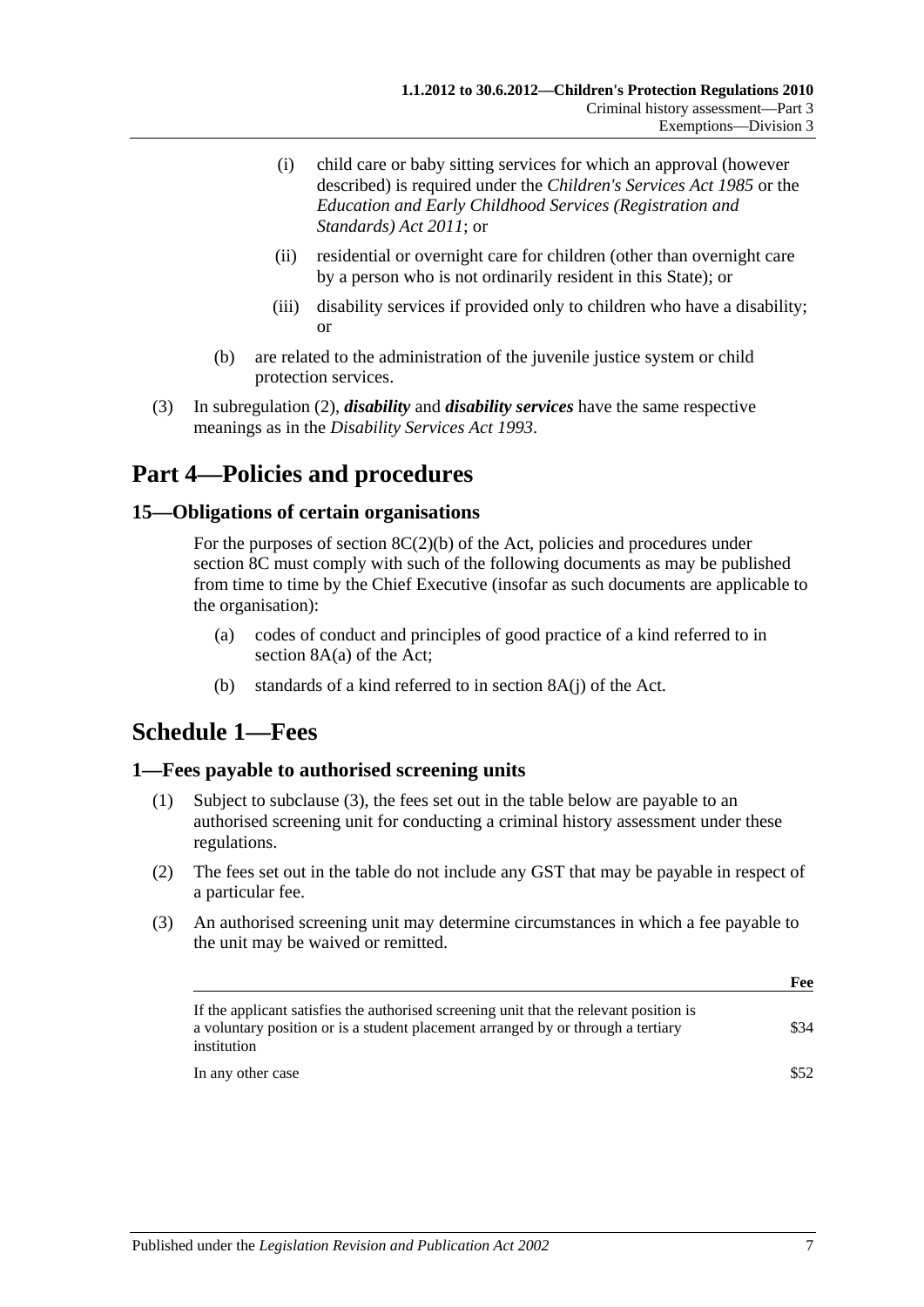# <span id="page-7-0"></span>**Schedule 2—Transitional provisions Part 2—Transitional provisions**

#### <span id="page-7-1"></span>**2—Interpretation**

In this Part—

*prescribed functions* has the same meaning as in section 8B of the Act;

*school* has the same meaning as in the *[Education Act](http://www.legislation.sa.gov.au/index.aspx?action=legref&type=act&legtitle=Education%20Act%201972) 1972*.

#### <span id="page-7-2"></span>**3—Application of section 8B and Schedule 1(1) of the Act deferred in certain cases**

- <span id="page-7-3"></span>(1) If an organisation was not, immediately before the commencement of section 7 of the *[Children's Protection \(Implementation of Report Recommendations\) Amendment](http://www.legislation.sa.gov.au/index.aspx?action=legref&type=act&legtitle=Childrens%20Protection%20(Implementation%20of%20Report%20Recommendations)%20Amendment%20Act%202009)  Act [2009](http://www.legislation.sa.gov.au/index.aspx?action=legref&type=act&legtitle=Childrens%20Protection%20(Implementation%20of%20Report%20Recommendations)%20Amendment%20Act%202009)*, an organisation to which section 8B of the Act applied but the organisation belongs to a class of organisation specified in the first column of the table below—
	- (a) section 8B(1) of the Act will not apply to the organisation until the relevant date specified in the second column of the table below for organisations of that class (or, in the case of an organisation that belongs to more than 1 class specified in the table, until the earliest relevant date specified in the second column of the table below for a class to which the organisation belongs); and
	- (b) the prescribed period, for the purposes of Schedule  $1(1)$  of the Act in relation to the organisation is the period specified in the third column of the table below for organisations of that class (or, in the case of an organisation that belongs to more than 1 class specified in the table, is the earliest occurring period specified in the third column of the table below for a class to which the organisation belongs).

| <b>Class of organisation</b>                                                                                                                                                                                 | Relevant date  | <b>Prescribed period</b>           |
|--------------------------------------------------------------------------------------------------------------------------------------------------------------------------------------------------------------|----------------|------------------------------------|
| Organisations that provide child care or<br>residential care                                                                                                                                                 | 1 January 2011 | 1 January 2011 to<br>30 June 2011  |
| Private hospitals (within the meaning of the<br>Health Care Act 2008) and day procedure<br>centres attached to private hospitals                                                                             | 1 January 2011 | 1 January 2011 to<br>30 June 2011  |
| Non-government organisations that provide<br>health services and that usually have a number of<br>employees that would be equivalent to more than<br>25 full time positions (not counting any<br>volunteers) | 1 July 2011    | 1 July 2011 to<br>31 December 2011 |
| Ambulance services                                                                                                                                                                                           | 1 July 2011    | 1 July 2011 to<br>31 December 2011 |
| Day procedure centres not attached to private<br>hospitals                                                                                                                                                   | 1 July 2011    | 1 July 2011 to<br>31 December 2011 |
| Organisations that provide general practitioner<br>health services                                                                                                                                           | 1 July 2011    | 1 July 2011 to<br>31 December 2011 |
| Organisations that provide dental services                                                                                                                                                                   | 1 July 2011    | 1 July 2011 to<br>31 December 2011 |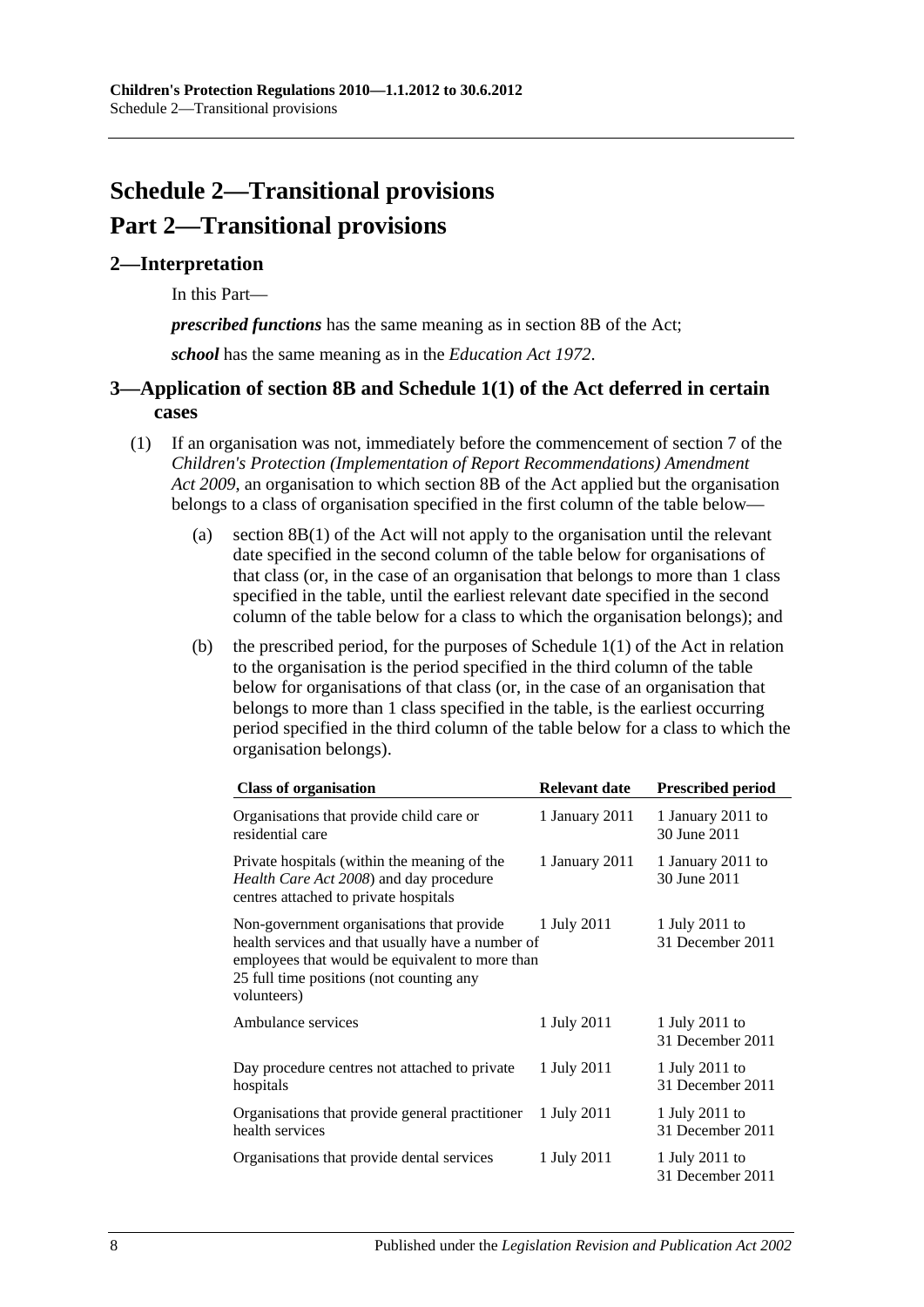Transitional provisions—Schedule 2

| <b>Class of organisation</b>                                                                                                                                                                            | Relevant date  | <b>Prescribed period</b>           |
|---------------------------------------------------------------------------------------------------------------------------------------------------------------------------------------------------------|----------------|------------------------------------|
| Non-government organisations that provide<br>health services and that usually have a number of<br>employees that would be equivalent to 25 or less<br>full time positions (not counting any volunteers) | 1 January 2012 | 1 January 2012 to<br>30 June 2012  |
| Organisations that provide welfare services                                                                                                                                                             | 1 July 2011    | 1 July 2011 to<br>31 December 2011 |
| Organisations that provide sporting or<br>recreational services                                                                                                                                         | 1 January 2012 | 1 January 2012 to<br>30 June 2012  |
| Organisations that provide religious or spiritual 1 January 2012<br>services                                                                                                                            |                | 1 January 2012 to<br>30 June 2012  |
| Organisations that provide education services<br>(other than schools)                                                                                                                                   | 1 January 2012 | 1 January 2012 to<br>30 June 2012  |

- (2) If a position in an organisation of a kind referred to in [subclause](#page-7-3) (1) is a position belonging to a class specified in the first column of the table below, then despite [subclause](#page-7-3) (1)—
	- (a) section 8B(1) of the Act will apply to the position from the relevant date specified in the second column of the table below for positions belonging to that class (or, in the case of a position that belongs to more than 1 class specified in the table, until the earliest relevant date specified in the second column of the table below for a class to which the position belongs); and
	- (b) the prescribed period, for the purposes of Schedule 1(1) of the Act in relation to the position is the period specified in the third column of the table below for positions of that class (or, in the case of a position that belongs to more than 1 class specified in the table, is the earliest occurring period specified in the third column of the table below for a class to which the position belongs).

| <b>Class of position</b> |                                                                                                                                                                                                                                 | <b>Relevant date</b> | <b>Prescribed period</b>                         |  |
|--------------------------|---------------------------------------------------------------------------------------------------------------------------------------------------------------------------------------------------------------------------------|----------------------|--------------------------------------------------|--|
|                          | A person appointed to, or engaged to act in, a<br>position in-                                                                                                                                                                  |                      | 1 January 2012 1 January 2012 to<br>30 June 2012 |  |
| (a)                      | an organisation that provides general<br>practitioner health services; or                                                                                                                                                       |                      |                                                  |  |
| (b)                      | a non-government organisation that<br>provides health services and that usually<br>has a number of employees that would be<br>equivalent to more than 25 full time<br>positions (not counting any volunteers);<br><sub>or</sub> |                      |                                                  |  |
| (c)                      | a day procedure centre that is not<br>attached to a private hospital,                                                                                                                                                           |                      |                                                  |  |
|                          | where the prescribed functions do not include the<br>direct provision of health care services to a child                                                                                                                        |                      |                                                  |  |
|                          | A person appointed to, or engaged to act in, an<br>organisation that provides dental services where<br>the prescribed functions do not include the direct<br>provision of dental services to children                           | 1 January 2012       | 1 January 2012 to<br>30 June 2012                |  |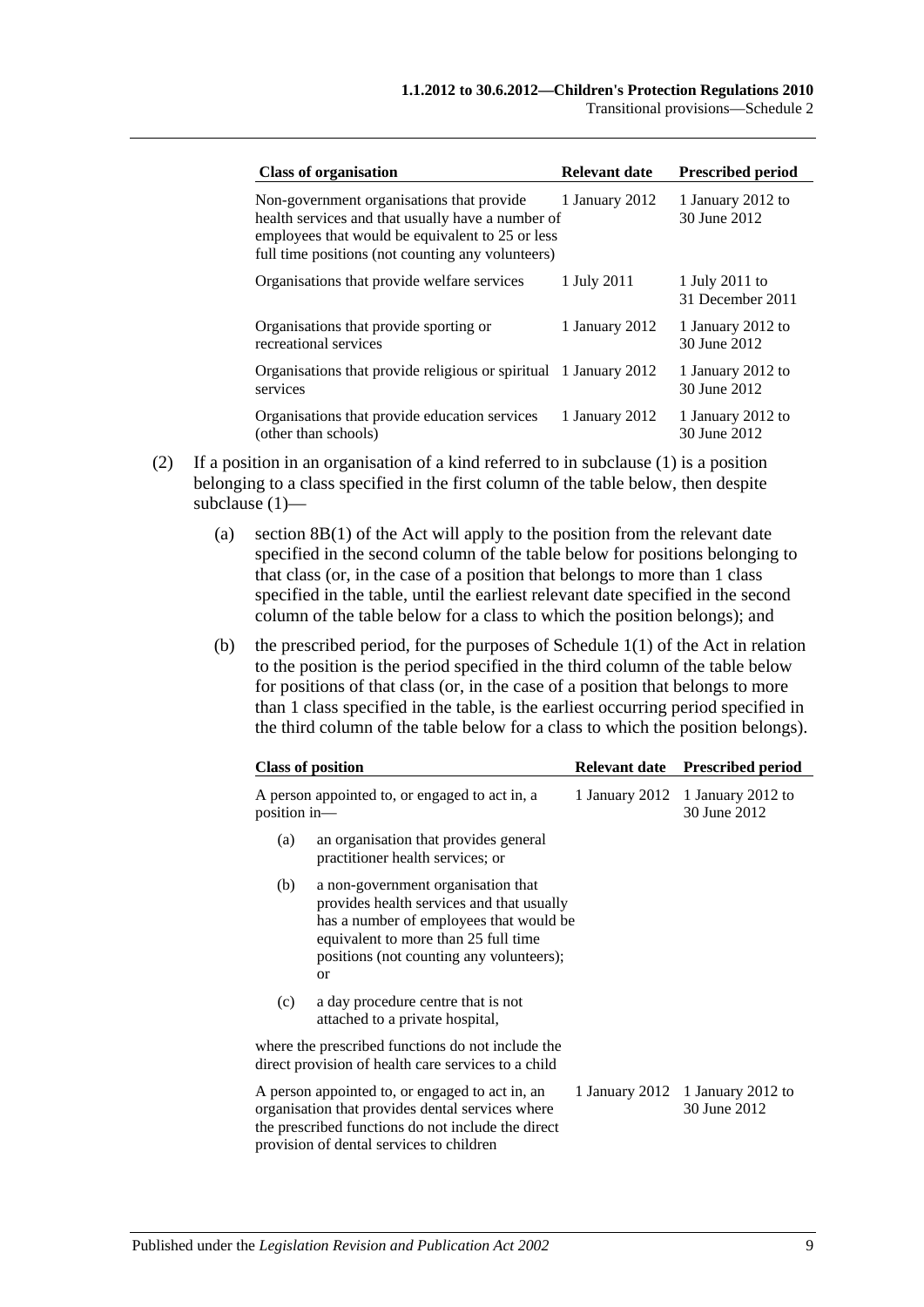| <b>Class of position</b> |                                                                                                                                                                                                                  | <b>Relevant date</b> | <b>Prescribed period</b>                         |
|--------------------------|------------------------------------------------------------------------------------------------------------------------------------------------------------------------------------------------------------------|----------------------|--------------------------------------------------|
| where—                   | A person appointed to, or engaged to act in, a<br>position in an organisation that provides sporting<br>or recreational services, religious or spiritual<br>services or education services (other than a school) | 1 July 2012          | 1 July 2012 to<br>31 December 2012               |
| (a)                      | the person is a volunteer; and                                                                                                                                                                                   |                      |                                                  |
| (b)                      | the prescribed functions involve children<br>aged 7 years or under.                                                                                                                                              |                      |                                                  |
| where-                   | A person appointed to, or engaged to act in, a<br>position in an organisation that provides sporting<br>or recreational services, religious or spiritual<br>services or education services (other than a school) |                      | 1 January 2013 1 January 2013 to<br>30 June 2013 |
| (a)                      | the person is a volunteer; and                                                                                                                                                                                   |                      |                                                  |
| (b)                      | the prescribed functions involve children<br>aged 12 years or under.                                                                                                                                             |                      |                                                  |
| where-                   | A person appointed to, or engaged to act in, a<br>position in an organisation that provides sporting<br>or recreational services, religious or spiritual<br>services or education services (other than a school) | 1 July 2013          | 1 July 2013 to<br>31 December 2013               |
| (a)                      | the person is a volunteer; and                                                                                                                                                                                   |                      |                                                  |
| (b)                      | the prescribed functions involve children<br>aged 17 years or under.                                                                                                                                             |                      |                                                  |

### <span id="page-9-0"></span>**4—Transitional modification of section 8C(3)(a) of Act**

- (1) The application of section 8C(3)(a) of the Act (as inserted by the *[Children's](http://www.legislation.sa.gov.au/index.aspx?action=legref&type=act&legtitle=Childrens%20Protection%20(Implementation%20of%20Report%20Recommendations)%20Amendment%20Act%202009)  [Protection \(Implementation of Report Recommendations\) Amendment Act](http://www.legislation.sa.gov.au/index.aspx?action=legref&type=act&legtitle=Childrens%20Protection%20(Implementation%20of%20Report%20Recommendations)%20Amendment%20Act%202009) 2009*) is modified in relation to an organisation formed before the commencement of this clause so that such an organisation is not required to lodge the statement referred to in that paragraph within the 10 day period specified in that paragraph, but is instead required to lodge the statement within the period of 2 months after the commencement of that paragraph.
- (2) The modification prescribed by this clause applies until the expiration of the period of 2 months after the commencement of section 8C(3)(a) of the Act (as inserted by the *[Children's Protection \(Implementation of Report Recommendations\) Amendment](http://www.legislation.sa.gov.au/index.aspx?action=legref&type=act&legtitle=Childrens%20Protection%20(Implementation%20of%20Report%20Recommendations)%20Amendment%20Act%202009)  Act [2009](http://www.legislation.sa.gov.au/index.aspx?action=legref&type=act&legtitle=Childrens%20Protection%20(Implementation%20of%20Report%20Recommendations)%20Amendment%20Act%202009)*).